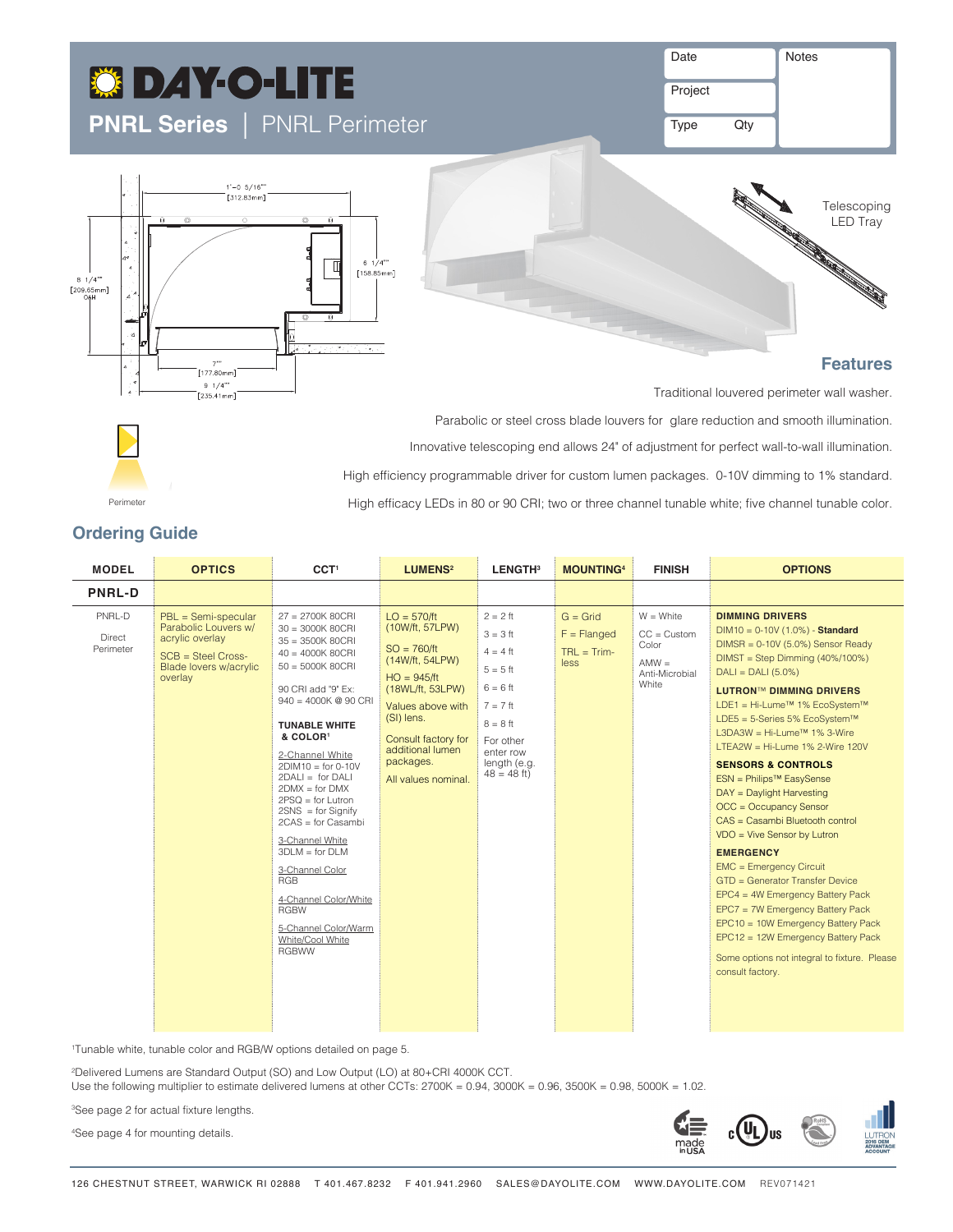#### **Individual Fixtures & Continuous Rows**

| <b>NOMINAL</b><br><b>LENGTH</b> | MIN<br><b>LENGTH LENGTH</b> | <b>MAX</b> |
|---------------------------------|-----------------------------|------------|
| 4'                              | 4'                          | 4'         |
| 8'                              | 6'                          | 8'         |
| 12'                             | 10'                         | 12'        |
| 16'                             | 14'                         | 16'        |
| 20'                             | 18                          | 20'        |
| 24'                             | 22'                         | 24'        |

Table shows minimum and maximum field adjustable length with included telescoping end (shown at right of fixtures lengths below). Illumination is continuous along entire 24" telescoping section. See PRNL Install Guide at www.dayolite.com for details.

Exact adjustment lengths are dependant on overall specified length of individual fixture or row. Detail will be noted on factory issued drawings for approval.

Continuous rows longer than 24' and patterns, including EPC/EMC and sensor locations must be approved prior to manufacturing.



#### **EPC/EMC Locations**

EPC will control entire length of individual fixtures. Individual fixtures of differing lengths will deliver the same lumens under EPC power (a 4' fixture will deliver the same total lumens over half the length of an 8' fixture). EMC controlled individual fixtures will deliver lumens per foot as originally specified, unless dimmed at time of power loss. Consult factory for EMC dimming override device.

| 8' Individual                                                                                                                       |  |
|-------------------------------------------------------------------------------------------------------------------------------------|--|
| For individual fixtures to 8' EPC/EMC will power entire fixture.                                                                    |  |
| 24' Row (3x8')                                                                                                                      |  |
| For continuous rows longer than 8' one EPC/EMC will be located in the feed section (end-left) of the row as shown below.            |  |
| 24' Row (3x8')                                                                                                                      |  |
| If two EPC/EMC's are required their default locations will be in the feed section (end-left) and last section (end-right) as below. |  |
| 24' Row (3x8')                                                                                                                      |  |
| Custom placement of one or more EPC/EMC's must be clearly identified during ordering                                                |  |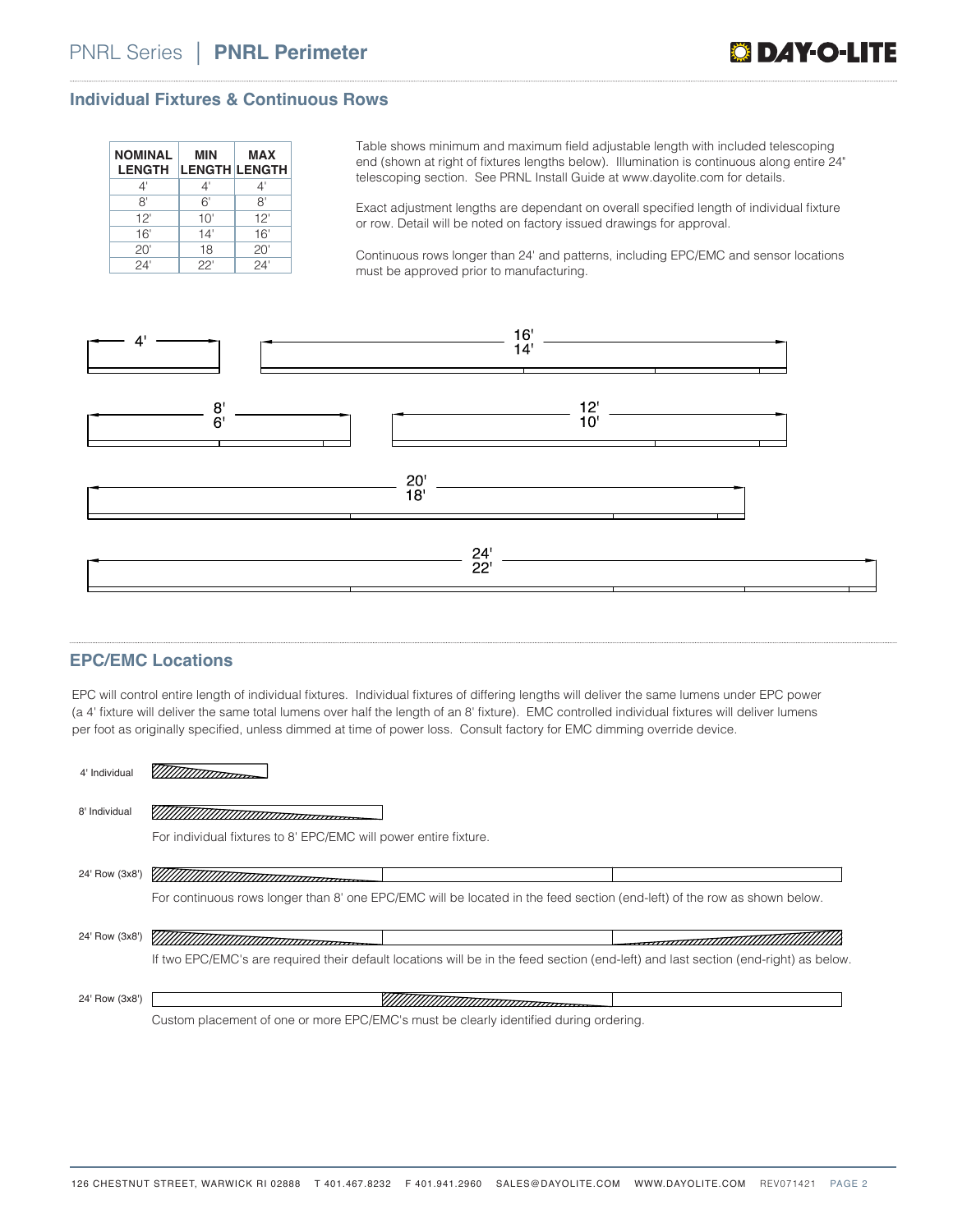### **Pattern Guide**

PNRL may be specified in patterns of virtually any configuration. All patterns and corners are continuously illuminated and joined with included aligner brackets and joining hardware. See examples below for suggestions. Day-O-Lite's custom manufacturing capabilities allow the specification of custom corners of any degree (see ILX example below).

## **How to Specify**

- 1. Submit your pattern to Day-O-Lite in a dimensioned CAD file or submit a fully dimensioned PDF file.
- 2. If EPC/EMC or Sensors are to be included their location needs to be clearly noted.
- 3. Day-O-Lite will design your pattern to as close as is nominally possible given standard LED module lengths, including connectors.
- 4. Day-O-Lite will supply a detailed drawing for approval with final dimensions. All patterns must be approved prior to manufacture.

### **Pattern Examples Illuminated Connectors**

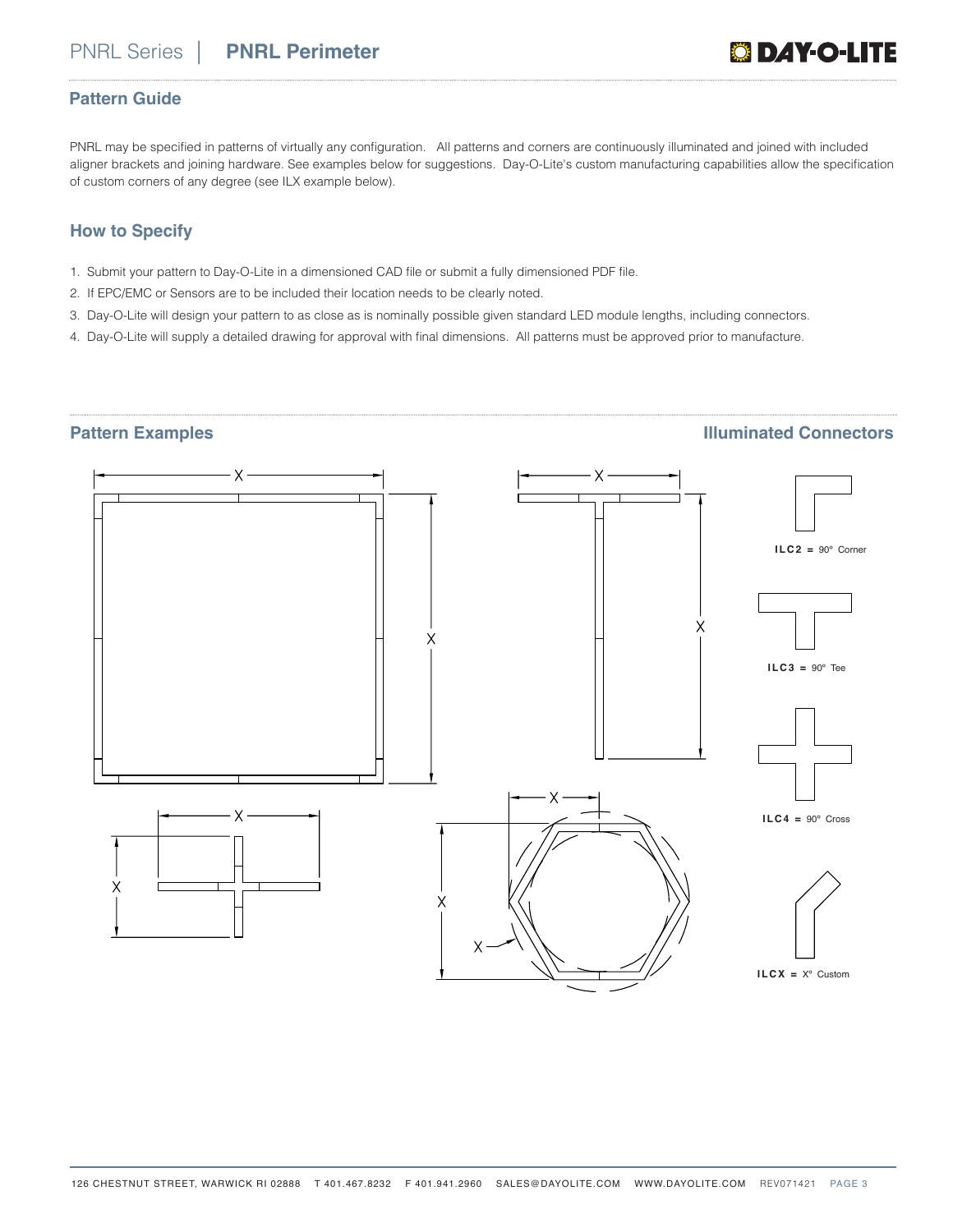# PNRL Series| **PNRL Perimeter**

# **DAY-0-L**

### **Photometry**

PNRL-D-SI-40-**LO**-4-G Satin Ice Lens (SI)

4000K CCT WATTS: 20 LUMENS: 2283  $IPW = 57$ Distribution: 100% Direct

PNRL-D-SI-40-**SO**-4-G Satin Ice Lens (SI)



4000K CCT WATTS: 28 LUMENS: 3033  $IPW = 54$ Distribution: 100% Direct



PNRL-D-SI-40-**HO**-4-G Satin Ice Lens (SI)

> 4000K CCT WATTS: 35 LUMENS: 3778  $IPW = 53$ Distribution: 100% Direct

# **Grid Mounting Options**



# **Specifications**

**CONSTRUCTION**: Fully assembled, one-piece, die-formed, 20-gauge cold rolled steel housing. All housings interlock with a continuous wall rail system and accept tie wire (supplied by others) for mounting and leveling. All housings are self-flanged and join with alignment brackets to bolt together.

**REFLECTOR**: White polyflex, continuous to 44'.

**OPTICS**: Parabolic (PBL) semi-specular louvers or (SCB) steel cross blade louvers with acrylic overlay.

LEDS: LED modules in 30/35/40 & 50K CCT, 80+ CRI (90 CRI available). Lumen maintenance minimum L<sub>70</sub> = 50,000 hours @ 25 C° ambient temperature. 3 SDCM color consistency. Zhaga™ compliant (Book 7); field replaceable.

**DRIVER**: Standard driver is Class 2 AOC 0-10V to 1%, 120/277V input, PF > 90%, THD < 20 @ 120V. Additional dimming protocols available. All drivers prewired from factory for connection to control system (by others); field replaceable.

**MOUNTING**: Standard installation is an exposed inverted T-bar ceiling. Fixture installations are also available in miniature grid, drywall or plaster ceiling.

**FINISH**: Fixture housing and steel components are finished in baked white enamel applied over a five-stage pretreatment process.

**CERTIFICATION**: Luminaires are cETLus listed conforming to UL STD. 1598 and certified to CSA STD C22.2 NO. 250.0. Dry and damp location suitable. Union Made in the United States of America. I.B.E.W. RoHS compliant.

Day-O-Lite, a division of SCW Corporation. All rights reserved. The Day-O-Lite logo is a registered trademark of SCW Corporation. Day-O-Lite reserves the right to change specifications without notice for product improvement.